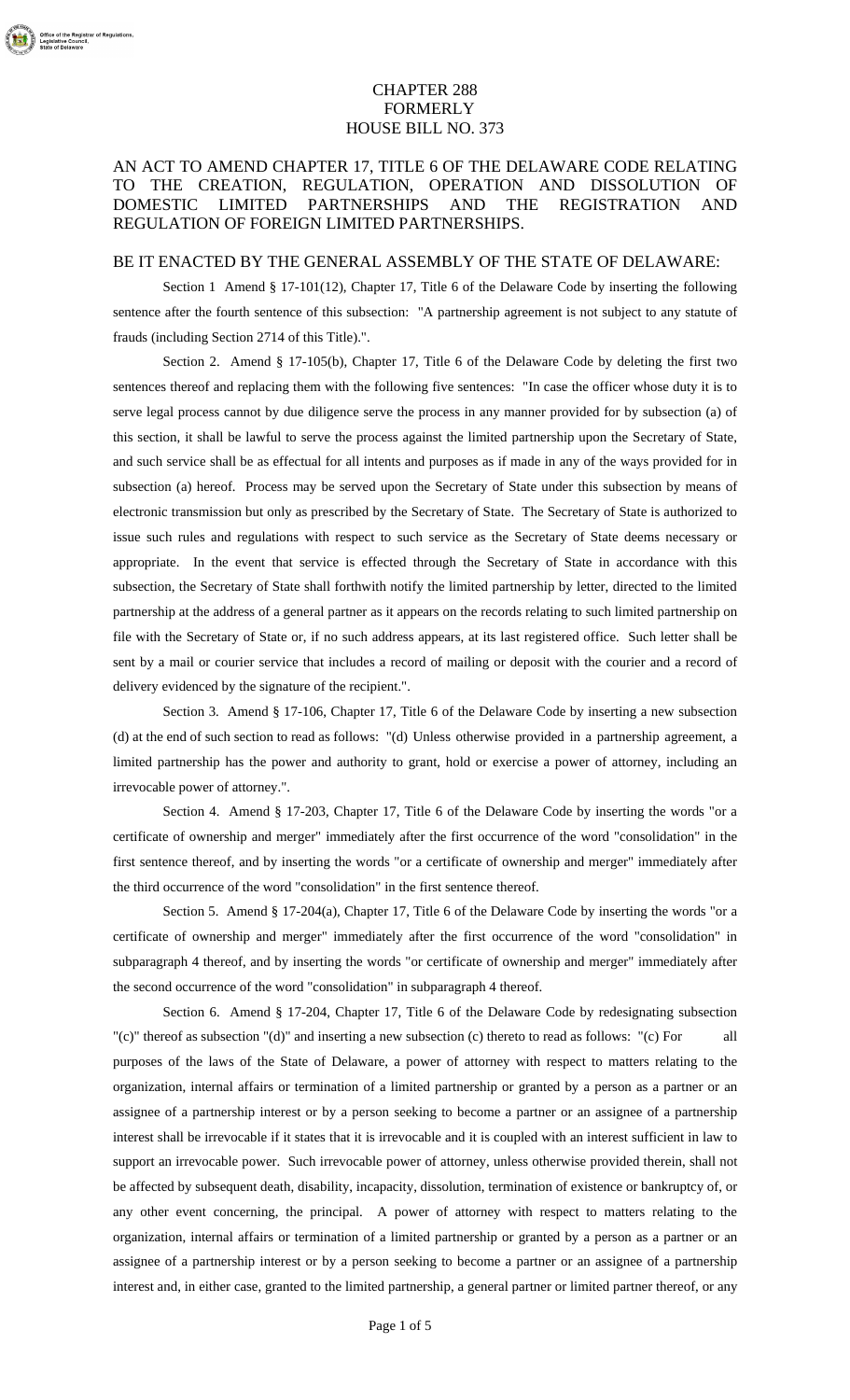of their respective officers, directors, managers, members, partners, trustees, employees or agents shall be deemed coupled with an interest sufficient in law to support an irrevocable power.".

Section 7. Amend § 17-206(a), Chapter 17, Title 6 of the Delaware Code by inserting the words "any certificate of ownership and merger," immediately after the word "consolidation," in the first sentence thereof, and by inserting the words "the certificate of ownership and merger," immediately after the word "consolidation," in the first sentence of subparagraph (1) of the fifth sentence thereof.

Section 8. Amend § 17-206(b), Chapter 17, Title 6 of the Delaware Code by inserting the words "or a certificate of ownership and merger" immediately after each occurrence of the word "consolidation" in the second sentence thereof.

Section 9. Amend § 17-206(d), Chapter 17, Title 6 of the Delaware Code by inserting the words "a certificate of ownership and merger," immediately before the words "a restated certificate".

Section 10. Amend § 17-211(a), Chapter 17, Title 6 of the Delaware Code by inserting the following sentence at the end thereof: "As used in this section and in §§ 17-212 and 17-301 of this title, "plan of merger" means a writing approved by a domestic limited partnership, in the form of resolutions or otherwise, that states the terms and conditions of a merger under subsection (l) of this section.".

Section 11. Amend § 17-211(b), Chapter 17, Title 6 of the Delaware Code by deleting the word "a" immediately before the word "merger" in the second sentence thereof and substituting in lieu thereof the words "an agreement of", by inserting the words "or a plan of merger" immediately after the word "consolidation" in the second sentence thereof, by inserting the words "or a plan of merger" immediately after the first occurrence of the word "consolidation" in the fourth sentence thereof, and by inserting the words "or plan of merger" immediately after the second occurrence of the word "consolidation" in the fourth sentence thereof.

Section 12. Amend § 17-211(c), Chapter 17, Title 6 of the Delaware Code by deleting the word "If" at the beginning of the first sentence thereof, and by substituting in lieu thereof the words "Except in the case of a merger under subsection (l) of this section, if".

Section 13. Amend § 17-211(c)(8), Chapter 17, Title 6 of the Delaware Code by inserting two new sentences immediately after the first sentence thereof worded as follows: "Process may be served upon the Secretary of State under this subsection by means of electronic transmission but only as prescribed by the Secretary of State. The Secretary of State is authorized to issue such rules and regulations with respect to such service as the Secretary of State deems necessary or appropriate.".

Section 14. Amend § 17-211(e), Chapter 17, Title 6 of the Delaware Code by inserting the words "or in the case of a merger under subsection (l) of this section in a certificate of ownership and merger," immediately after the first occurrence of the word "consolidation,", and by inserting the words "or a certificate of ownership and merger" immediately before the "." at the end thereof.

Section 15. Amend § 17-211(f), Chapter 17, Title 6 of the Delaware Code by inserting the words "or a certificate of ownership and merger" immediately after the first occurrence of the word "consolidation" in the first sentence thereof.

Section 16. Amend § 17-211(g), Chapter 17, Title 6 of the Delaware Code by inserting the words "or a plan of merger" immediately after the first occurrence of the word "consolidation" in the first sentence thereof.

Section 17. Amend § 17-211, Chapter 17, Title 6 of the Delaware Code by inserting a new subsection (l) at the end of such section to read as follows: "(l) In any case in which (x) at least 90% of the outstanding shares of each class of the stock of a corporation or corporations (other than a corporation which has in its certificate of incorporation the provision required by  $\S$  251(g)(7)(i) of Title 8), of which class there are outstanding shares that, absent § 267(a) of Title 8, would be entitled to vote on such merger, is owned by a domestic limited partnership, (y) 1 or more of such corporations is a corporation of the State of Delaware, and (z) any corporation that is not a corporation of the State of Delaware is a corporation of any other state or the District of Columbia or another jurisdiction, the laws of which do not forbid such merger, the domestic limited partnership having such stock ownership may either merge the corporation or corporations into itself and assume all of its or their obligations, or merge itself, or itself and 1 or more of such corporations, into 1 of the other corporations, pursuant to a plan of merger. If a domestic limited partnership is causing a merger under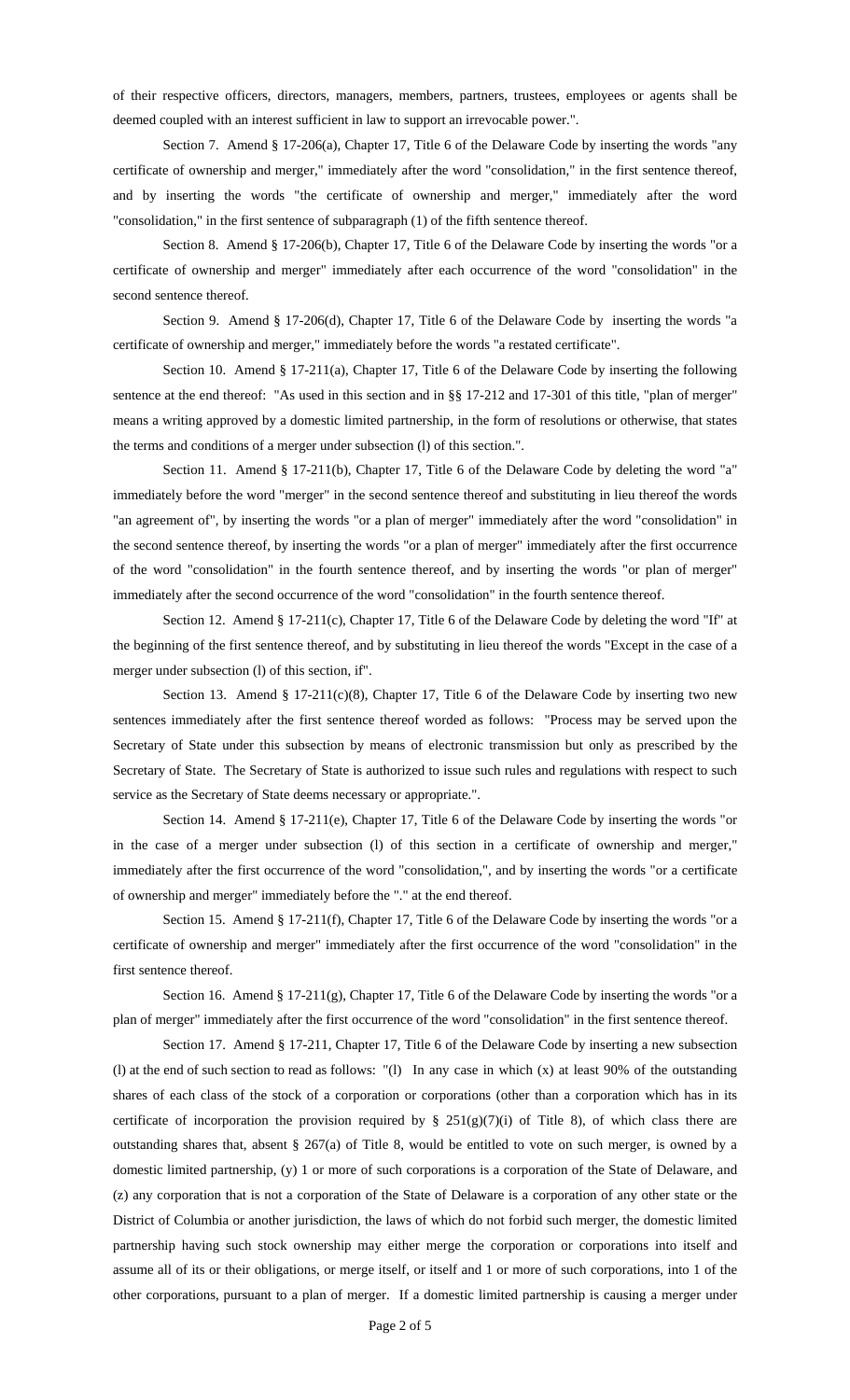this subsection, the domestic limited partnership shall file a certificate of ownership and merger executed by at least 1 general partner on behalf of the domestic limited partnership in the office of the Secretary of State. The certificate of ownership and merger shall certify that such merger was authorized in accordance with the domestic limited partnership's partnership agreement and this chapter, and if the domestic limited partnership shall not own all the outstanding stock of all the corporations that are parties to the merger, shall state the terms and conditions of the merger, including the securities, cash, property, or rights to be issued, paid, delivered or granted by the surviving domestic limited partnership or corporation upon surrender of each share of the corporation or corporations not owned by the domestic limited partnership, or the cancellation of some or all of such shares. The terms and conditions of the merger may not result in a holder of stock in a corporation becoming a general partner in a surviving domestic limited partnership (other than a limited liability limited partnership). If a corporation surviving a merger under this subsection is not a corporation organized under the laws of the State of Delaware, then the terms and conditions of the merger shall obligate such corporation to agree that it may be served with process in the State of Delaware in any proceeding for enforcement of any obligation of the domestic limited partnership or any obligation of any constituent corporation of the State of Delaware, as well as for enforcement of any obligation of the surviving corporation, including any suit or other proceeding to enforce the right of any stockholders as determined in appraisal proceedings pursuant to § 262 of Title 8, and to irrevocably appoint the Secretary of State as its agent to accept service of process in any such suit or other proceedings, and to specify the address to which a copy of such process shall be mailed by the Secretary of State. Process may be served upon the Secretary of State under this subsection by means of electronic transmission but only as prescribed by the Secretary of State. The Secretary of State is authorized to issue such rules and regulations with respect to such service as the Secretary of State deems necessary or appropriate. In the event of such service upon the Secretary of State in accordance with this subsection, the Secretary of State shall forthwith notify such surviving corporation thereof by letter, directed to such surviving corporation at its address so specified, unless such surviving corporation shall have designated in writing to the Secretary of State a different address for such purpose, in which case it shall be mailed to the last address so designated. Such letter shall be sent by a mail or courier service that includes a record of mailing or deposit with the courier and a record of delivery evidenced by the signature of the recipient. Such letter shall enclose a copy of the process and any other papers served on the Secretary of State pursuant to this subsection. It shall be the duty of the plaintiff in the event of such service to serve process and any other papers in duplicate, to notify the Secretary of State that service is being effected pursuant to this subsection and to pay the Secretary of State the sum of \$50 for the use of the State of Delaware, which sum shall be taxed as part of the costs in the proceeding, if the plaintiff shall prevail therein. The Secretary of State shall maintain an alphabetical record of any such service setting forth the name of the plaintiff and the defendant, the title, docket number and nature of the proceeding in which process has been served, the fact that service has been effected pursuant to this subsection, the return date thereof, and the day and hour service was made. The Secretary of State shall not be required to retain such information longer than 5 years from receipt of the service of process.".

Section 18. Amend § 17-212, Chapter 17, Title 6 of the Delaware Code by inserting the words "or a plan of merger" immediately after the first occurrence of the word "consolidation" in the first sentence thereof.

Section 19. Amend § 17-216(b)(7), Chapter 17, Title 6 of the Delaware Code by inserting two new sentences immediately after the first sentence thereof worded as follows: "Process may be served upon the Secretary of State under paragraph (b)(6) of this section by means of electronic transmission but only as prescribed by the Secretary of State. The Secretary of State is authorized to issue such rules and regulations with respect to such service as the Secretary of State deems necessary or appropriate.".

Section 20. Amend § 17-219(e)(7), Chapter 17, Title 6 of the Delaware Code by inserting two new sentences immediately after the first sentence thereof worded as follows: "Process may be served upon the Secretary of State under subdivision (e)(6) of this section by means of electronic transmission but only as prescribed by the Secretary of State. The Secretary of State is authorized to issue such rules and regulations with respect to such service as the Secretary of State deems necessary or appropriate.".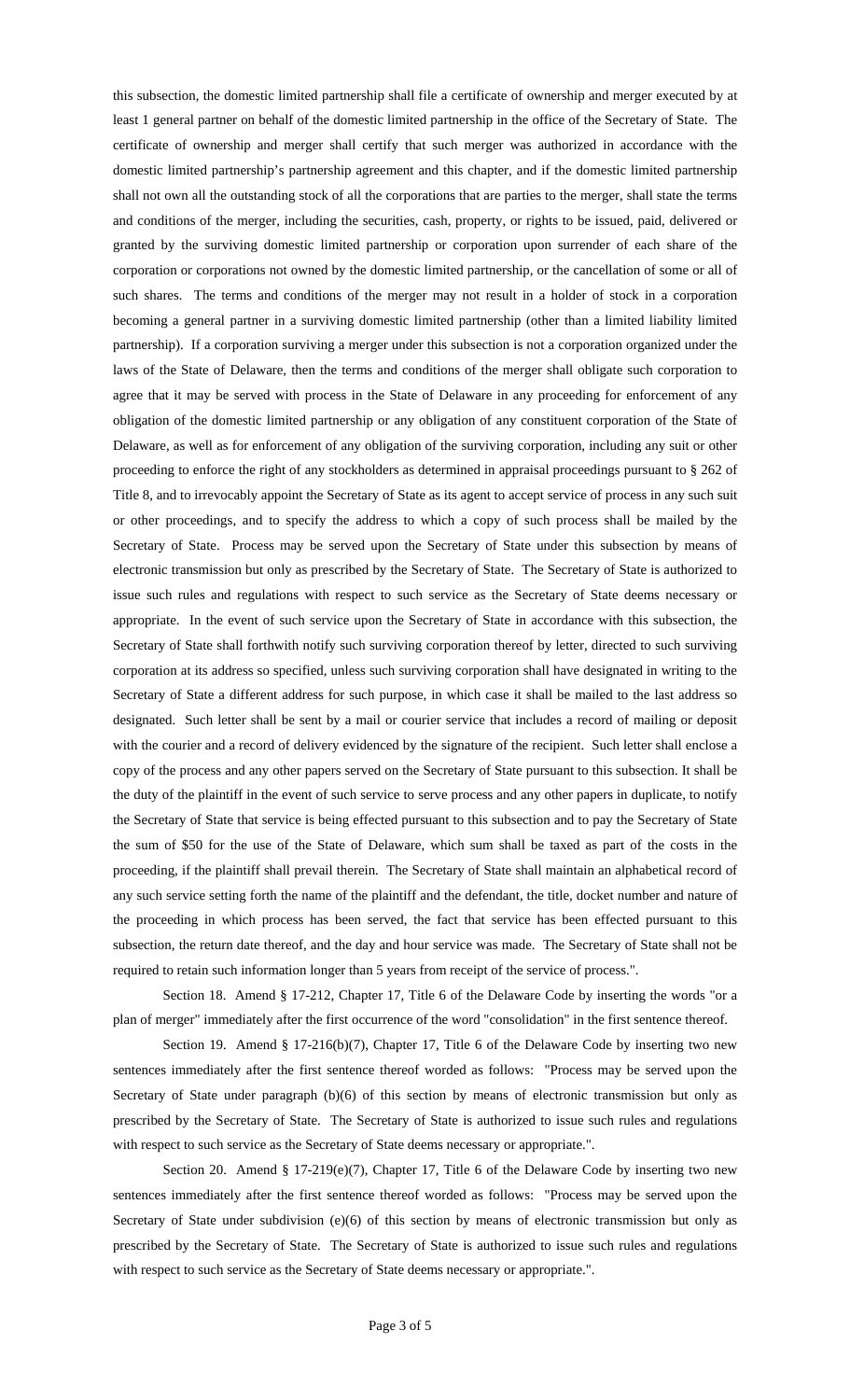Section 21. Amend § 17-301(b), Chapter 17, Title 6 of the Delaware Code by inserting the words "or plan of merger" immediately after the second and third occurrences of the word "consolidation" in the first sentence of subparagraph (3) thereof.

Section 22. Amend § 17-305(e), Chapter 17, Title 6 of the Delaware Code by deleting the reference to "(3)" after the words "subsection (a)" wherever it appears in this subsection and by inserting the following language after the words "5 business days" in the second sentence of this subsection: "(or such shorter or longer period of time as is provided for in a partnership agreement but not longer than 30 business days)".

Section 23. Amend § 17-305(f), Chapter 17, Title 6 of the Delaware Code by deleting the word "and" and substituting in lieu thereof the word "or" immediately after the words "adopted by all of the partners" in the first sentence thereof and by deleting the word "section" and substituting in lieu thereof the word "chapter" immediately before the "." in the second sentence thereof.

Section 24. Amend § 17-704(a), Chapter 17, Title 6 of the Delaware Code by deleting the words "if and to the extent that", by deleting the word "The" immediately after the reference to " $(1)$ " and substituting in lieu thereof the words "As provided in the", by deleting the words "so provides" immediately after the words "partnership agreement", and by deleting the words "All partners consent" and by substituting in lieu thereof the words "Unless otherwise provided in the partnership agreement, upon the affirmative vote or written consent of all partners".

Section 25. Amend § 17-902, Chapter 17, Title 6 of the Delaware Code by renumbering subsection "(2)" thereof as subsection "(3)" and inserting a new subsection (2) thereto to read as follows: "(2) A certificate, as of a date not earlier than 6 months prior to the filing date, issued by an authorized officer of the jurisdiction of its formation evidencing its existence. If such certificate is in a foreign language, a translation thereof, under oath of the translator, shall be attached thereto.".

Section 26. Amend § 17-910(b), Chapter 17, Title 6 of the Delaware Code by deleting the first two sentences thereof and replacing them with the following five sentences: "In case the officer whose duty it is to serve legal process cannot by due diligence serve the process in any manner provided for by subsection (a) of this section, it shall be lawful to serve the process against the foreign limited partnership upon the Secretary of State, and such service shall be as effectual for all intents and purposes as if made in any of the ways provided for in subsection (a) hereof. Process may be served upon the Secretary of State under this subsection by means of electronic transmission but only as prescribed by the Secretary of State. The Secretary of State is authorized to issue such rules and regulations with respect to such service as the Secretary of State deems necessary or appropriate. In the event that service is effected through the Secretary of State in accordance with this subsection, the Secretary of State shall forthwith notify the foreign limited partnership by letter, directed to the foreign limited partnership at the address of a general partner as it appears on the records relating to such foreign limited partnership on file with the Secretary of State or, if no such address appears, at its last registered office. Such letter shall be sent by a mail or courier service that includes a record of mailing or deposit with the courier and a record of delivery evidenced by the signature of the recipient.".

Section 27. Amend § 17-911(a), Chapter 17, Title 6 of the Delaware Code by adding the following two sentences at the end thereof as follows: "Process may be served upon the Secretary of State under this subsection by means of electronic transmission but only as prescribed by the Secretary of State. The Secretary of State is authorized to issue such rules and regulations with respect to such service as the Secretary of State deems necessary or appropriate.".

Section 28. Amend § 17-911(c), Chapter 17, Title 6 of the Delaware Code by deleting the words "certified mail, return receipt requested," in the first sentence thereof and by inserting a new sentence immediately after the first sentence thereof worded as follows: "Such letter shall be sent by a mail or courier service that includes a record of mailing or deposit with the courier and a record of delivery evidenced by the signature of the recipient.".

Section 29. Amend § 17-1101, Chapter 17, Title 6 of the Delaware Code by inserting a new subsection (i) at the end of such section to read as follows: "(i) A partnership agreement that provides for the